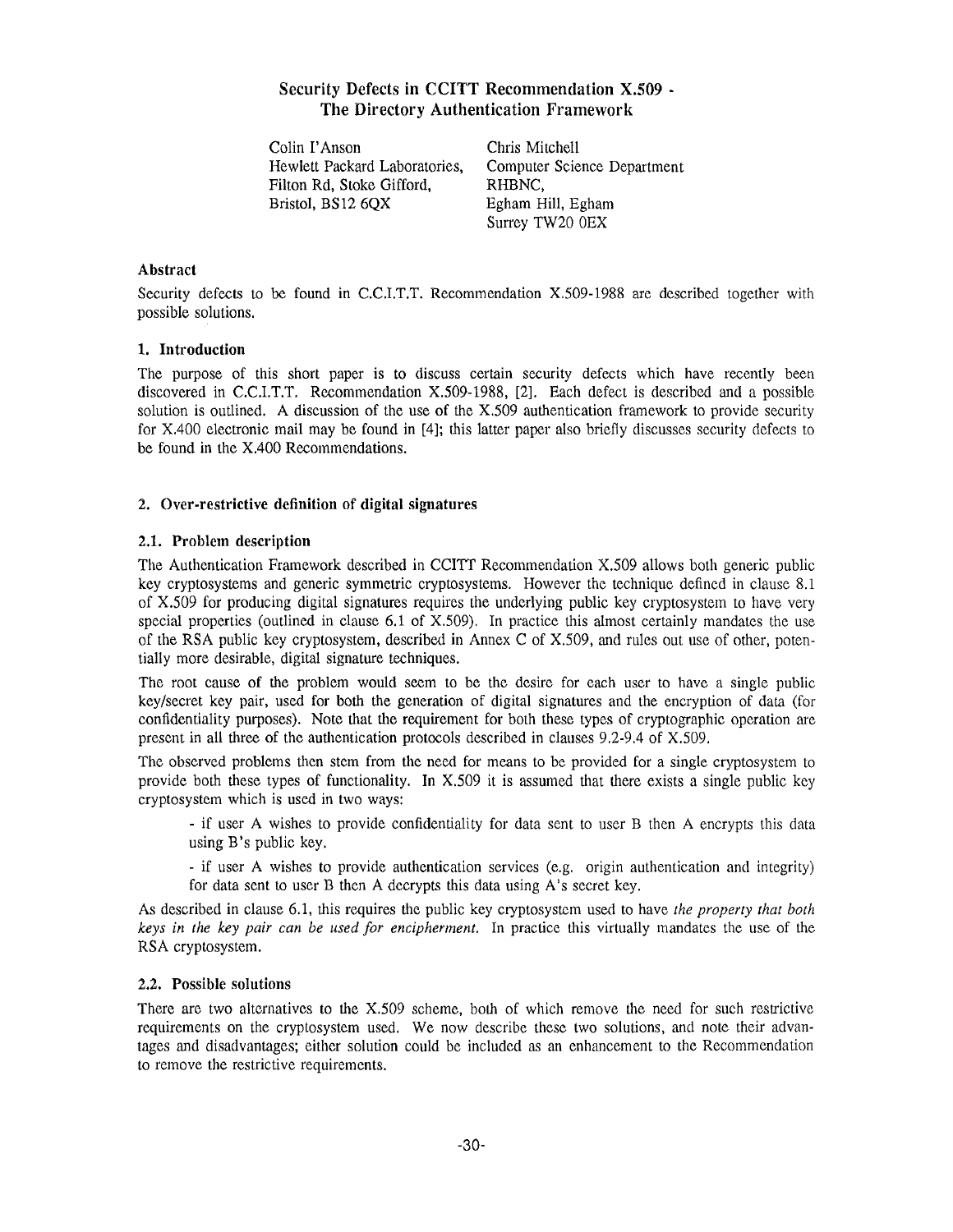The first alternative stems from the observation that  $X.509$  does not need to specify so closely how digital signatures should be derived from the underlying public key cryptosystem (no more than it needs to specify which cryptosystem or hash function is used). All that is needed is some means of indicating (probably by *algorithm-identifiers)* which means is in use . Many public-key cryptosystems can be used to create digital signatures, but the means by which this is done tends to be specific to the algorithm concerned.

The main advantage of this alternative is that it requires a minimal number of changes to X.509; in particular it retains the idea of using a single key pair for both data encryption and digital signature . Moreover, the ASN.1 SIGNED and SIGNATURE macros defined in clauses 8.5 and 8.6 remain perfectly satisfactory as they are currently defined, since they provide an algorithm-identifier for indicating which signature algorithm is in use. This identifier can be used to both specify the underlying public key cryptosystem and the way in which it is to be used to provide a digital signature .

The main disadvantage with this alternative is that it does not allow use of digital signature schemes not derived directly from public key cryptosystems. This is unfortunate since some of the most promising recent suggestions for digital signature schemes are based on the theory of zero- knowledge protocols, and they do not have corresponding public-key cryptosystems .

The second alternative involves dispensing with the requirement that a single key pair should be used for both data encryption and digital signature. There is no obvious reason why every user should not have two key pairs - one for encrypting and decrypting data and the other for generating and checking signatures.

The main advantage of this alternative is that it allows the use of arbitrary public key cryptosystems and digital signature algorithms. This is particularly important if the scheme is to be useful in the future, when, as is the case at the moment, new algorithms are invented (and broken!) on an almost daily basis.

The main disadvantage with this alternative is that it requires rather radical changes to the existing text of X.509.

## **3 . Potentially defective token structure**

### **3 .1. Problem description**

The token used in clauses  $9.2$ -9.4 has the following general form (when sent from user A to user B):

A( $t^A$ ,  $r^A$ , B,  $r^B$ , sgnData, Bp[encData] }

where  $t^A$ ,  $r^A$  and  $r^B$  are time stamps and random numbers, B is the name of B, sgnData is a collection of non-confidential parameters (e .g. authentication checks for accompanying data), encData is a collection of confidential parameters (e.g. secret keys),  $Bp[x]$  denotes the encryption of data x using the public key of B and A $\{y\}$  denotes data y with a signed version of y appended. Inclusion of sgnData and encData within the token is intended to provide origin authentication, integrity and non-repudiation services for these parameters.  $\sim$ 

The problem with this form of token is that it involves signing encrypted data, which is generally accepted to be bad practice . Not only is this undesirable from an aesthetic view-point, but it also leads to potentially serious security loop-holes. We next present an example of how this form of token can lead to a catastrophic security failure.

Suppose user A wishes to make an enquiry of a public database B. The information in the database is public, but the nature of the enquiry is confidential. User A therefore provides confidentiality and authentication checks for the message . We suppose that the message transfer medium between A and B is X.400 electronic mail, the <sup>1988</sup> version of which uses the X.509 authentication token to provide security services for mail items.

User A encrypts the message using some conventional (symmetric) encryption algorithm, and includes the key used in the encData parameter of a token which accompanies the message (the form of the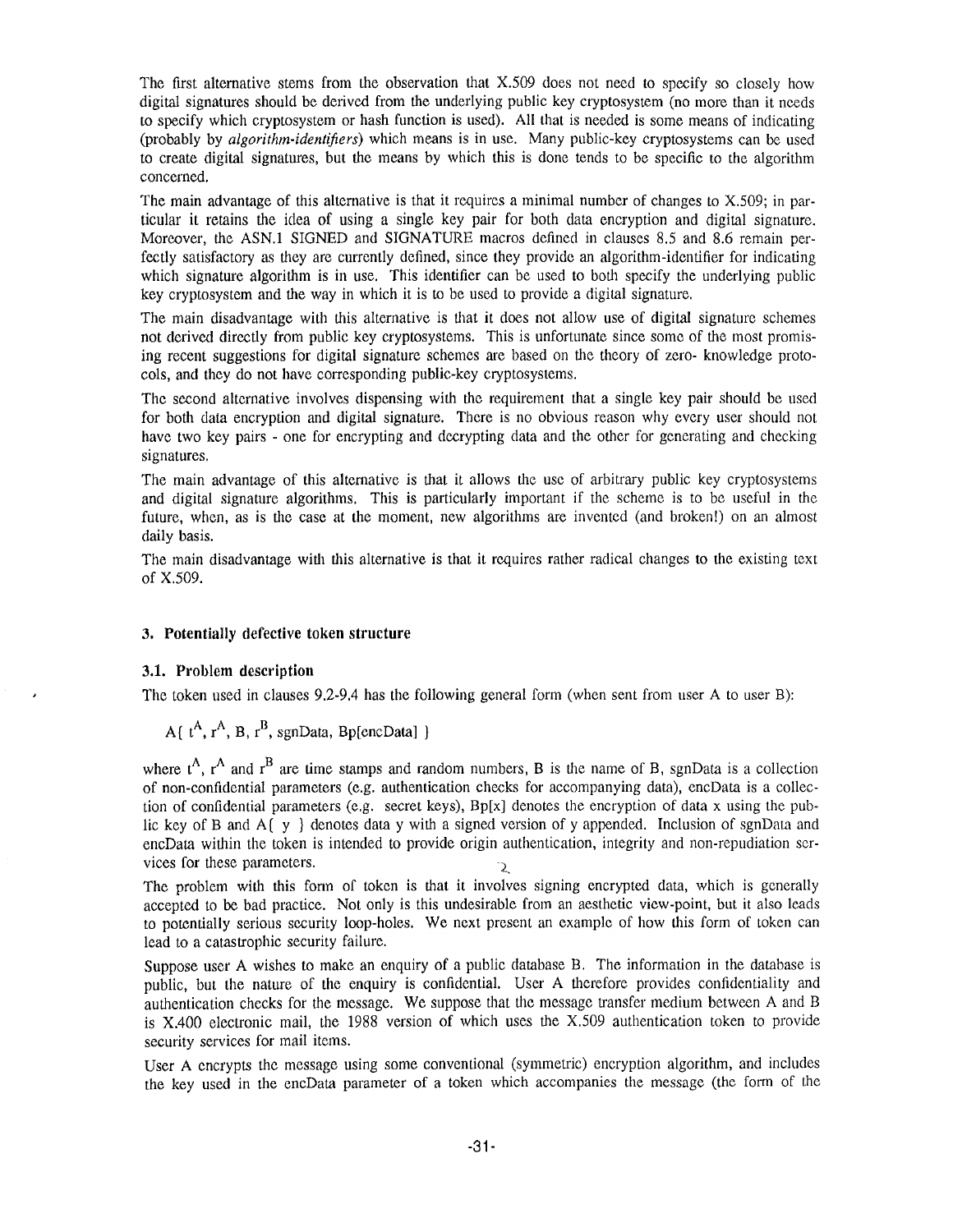token is as given above). A also computes an integrity check for the message, and includes this check in the sgnData parameter of the token (if the method used to compute the integrity check is key-based, then any secret key used can be included in the encData portion of the token).

A would then reasonably expect this message to remain confidential. Unfortunately this is not so, as we now explain.

Suppose malicious user C intercepts the message between A and B. C constructs a new message, containing the same encrypted content as the old message, but accompanied by a new token with the form :

C $\{ t^C, t^C, B, t^B,$  sgnData, Bp[encData]  $\}$ 

where the values sgnData and Bp[encData] are taken directly from the token (generated by A) which accompanied the original message. Note that at this point C cannot read any of the content of the message because C does not know how to decrypt Bp[encData].

When B receives the new message he decrypts it and authenticates it and believes it to come from C. He then constructs an appropriate reply (perhaps including the request) and sends it back to C. C now reads the response and can work out what A's original request was, even though it was encrypted and C did not have the means to decrypt it!

This problem was discovered by Burrows, Abadi and Needham. A brief discussion can be found in Section 11 of [1].

### **3 .2. Possible solution**

The most straightforward solution (and one which provides for a certain degree of backwards compatibility) is to allow the use of more than one kind of token. This would require the use of a token-type identifiers, and recognition of the possibility of other kinds of token in the text in X .509 . As with the proposed solutions to the previous problem, this could be added to the Recommendation as an enhancement.

If an additional token form is required which does not have the problem identified in the existing token , then the simplest possible solution is probably as follows. This modification involves no additiona l effort as far as token construction is concerned, and it is simply to require that the encryption of enc-Data is done *after* the signature operation instead of before. This requires the general form of token (sent from A to B) to be as follows :

$$
t^A
$$
,  $r^A$ , B,  $r^B$ , sgnData, BplencData], As[h(L)]

where

$$
L = t^{A}
$$
,  $r^{A}$ , B,  $r^{B}$ , sgnData, encData.

### 4. Defective 3-way authentication protocol

### 4.1. Problem description

**Service** 

The 3-way authentication protocol described in clause 9 .4 of X.509 is defective and does not provide a full peer-entity authentication service.

The protocol is as follows:

A
$$
\rightarrow
$$
B: A{  $t^A$ ,  $r^A$ , B }  
B $\rightarrow$ A: B{  $t^B$ ,  $r^B$ , A,  $r^A$  }  
A $\rightarrow$ B: B{  $r^B$  }.

The text of clause 9.4 clearly states that the checking of timestamps  $t^A$  and  $t^B$  is optional if all three messages are used. Unfortunately, as we now describe,  $t^A$  must still be checked if the above protocol is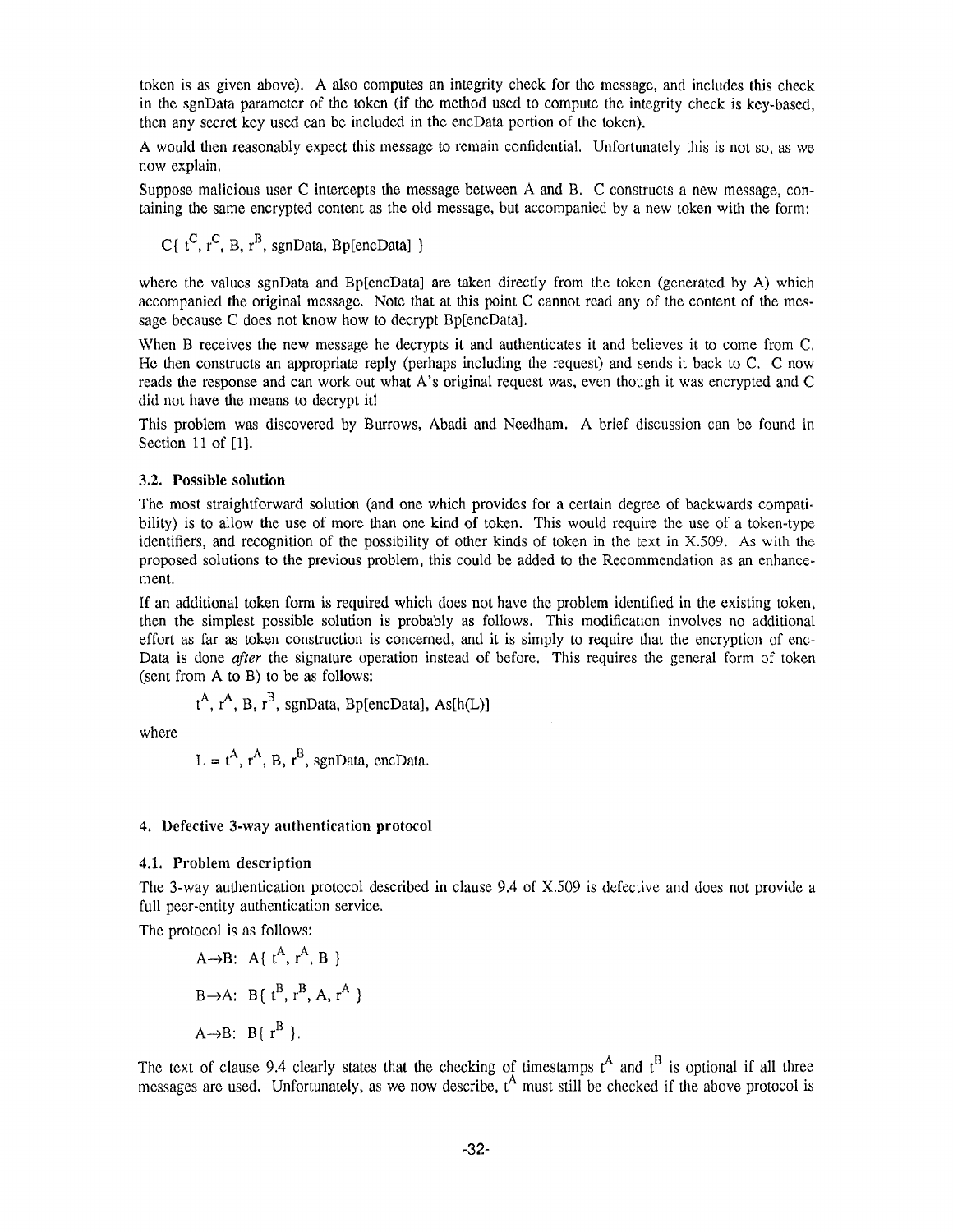to work (thus making the third message completely redundant!) .

Consider the following example. Suppose A and B have used the above protocol on some previous occasion, and that malicious user C has intercepted the above three messages. In addition suppose tha <sup>t</sup> timestamps are not used and are all set to 0. Finally now suppose that C wishes to impersonate A to B. C initially sends the first of the above three messages to B:

$$
C \rightarrow B: A \{ 0, r^A, B \}
$$

B responds (thinking it is talking to A, but actually talking to C). It challenges C with a new random value,  $r^B$ :

 $B \rightarrow C: B \{ 0, r^{B'}, A, r^{A} \}$ 

C meanwhile causes A to initiate authentication with C (by some means). As a result A sends C the following message:

A
$$
\rightarrow
$$
C: A{ 0, r<sup>A</sup>, C }.

C, when responding to A, uses the random value  $r^B$ , provided to C by B:

$$
C \rightarrow A: C[0, r^B', A, r^{A'}]
$$

A responds with the following message

$$
A \rightarrow C: A [r^{B'}].
$$

But this is exactly what C needs to (falsely) convince B that it is talking to A, i.e. C can now send

 $C\rightarrow B$ : A{ $r^{B'}$ }

and B will believe that it is talking to A whereas it is actually talking to C.

This problem was discovered by Burrows, Abadi and Needham. The above discussion is a paraphrased version of their text; the proposed solution is also theirs (see [1], Section 11).

#### 4.2. **Possible solutio n**

This problem has a very simple fix, namely the inclusion of the name of B in the signed information for the third message. This does, in fact, very much improve the symmetry of the 3- way protocol . The only textual change required in  $X.509$  is to change step 8 of clause 9.4 to:

A sends the following authentication token to B:

$$
A\{\ r^B, B\ \}.
$$

#### **5 . Incorrect conditions on use of RSA in Annex C**

#### **5 .1 . Problem description**

Clause C.6.2 of Annex C of  $X,509$  lists properties that RSA keys must satisfy in order to be secure (given current knowledge about the difficulty of factoring large numbers). The clause concludes with the constraint that e and n must satisfy

 $e > log<sub>2</sub>(n)$ .

While the constraint is correct, the reason given for requiring it is incorrect.

The relevant text from X.509 is as follows:

*It must be ensured that*  $e > log_2(n)$  *in order to prevent attack by taking the e'th root mod n to disclose the plaintext .*

Taking the e'th root *modulo* n of a ciphertext block will always reveal the plaintext, no matter what the values of e and n are. In general this is a very difficult problem, and indeed is the reason why RSA is